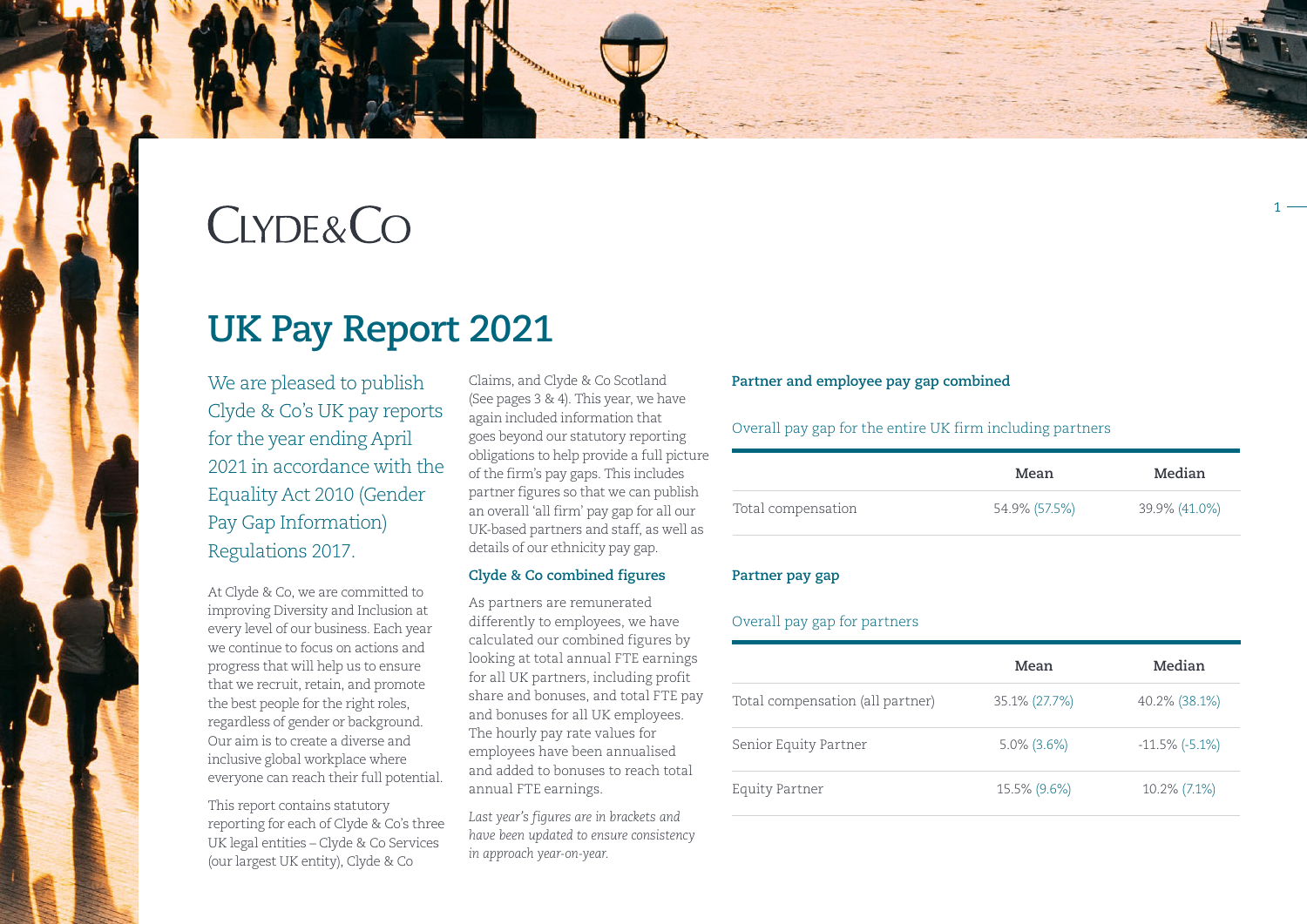### **Pay quartiles – Clyde & Co (combined UK entities) all employees and partners**

This chart shows the gender distribution at Clyde & Co across four equally-sized quartiles with the corresponding gender mean pay gap within each quartile. The pay gap is based on a full time equivalent (FTE) basis.

*Bracketed values represent last year's figures*

# Pay quartiles for entire UK firm including partners

PORTALLY LOGICAL

|       | Lower     | Lower middle | Upper middle | Upper     |
|-------|-----------|--------------|--------------|-----------|
| Women | 71% (76%) | 67% (70%)    | 51% (51%)    | 37% (37%) |
| Men   | 29% (24%) | 33% (30%)    | 49% (49%)    | 63% (63%) |



| Mean pay gap | $5.1\% (1.9\%)$ | $1.6\%$ $(1.4\%)$ |
|--------------|-----------------|-------------------|
| by quartile  |                 |                   |



 $2 -$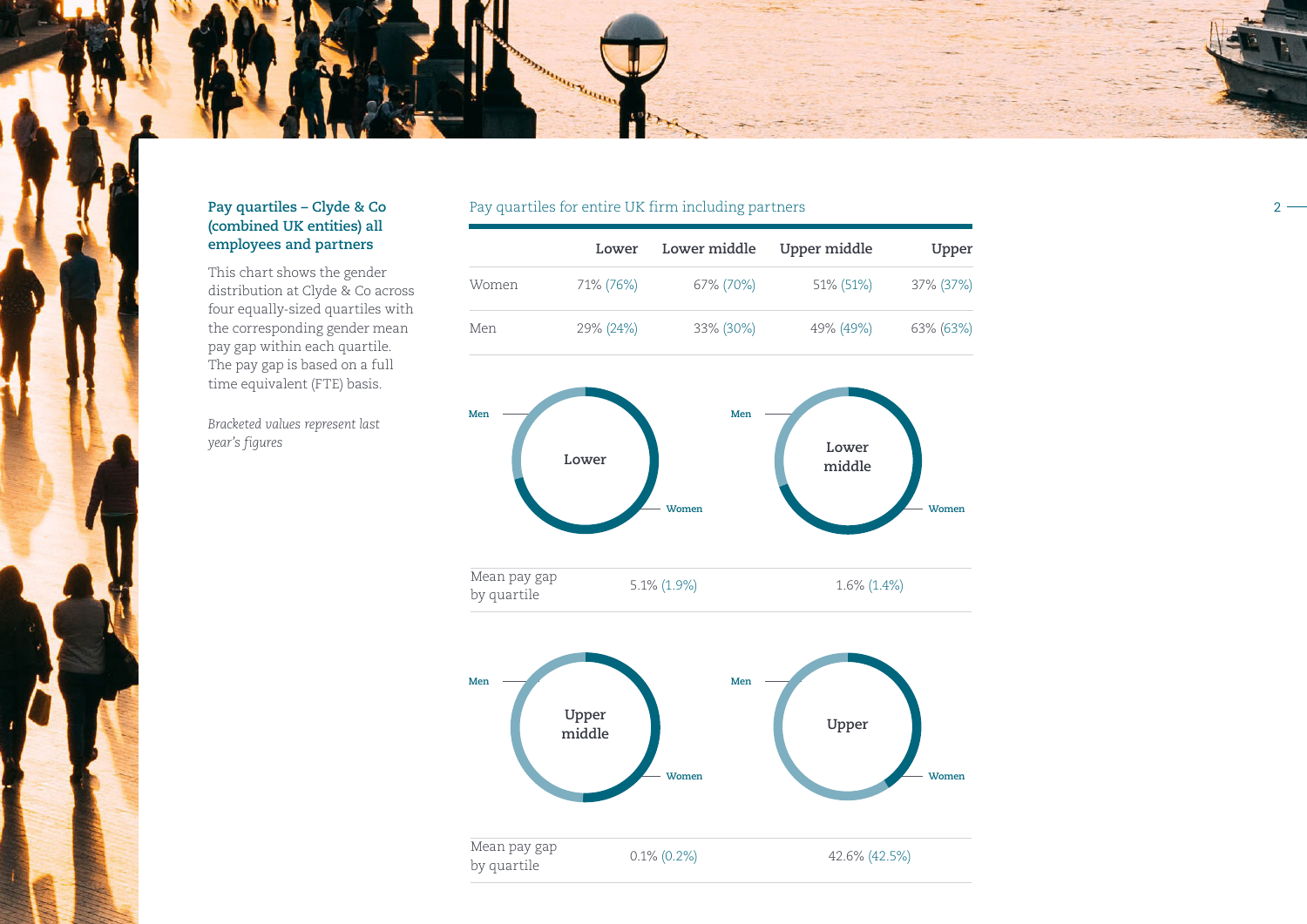# **Employees only by Entity – Services, Claims, and Scotland**

**MARTIN** 

# **Clyde & Co Services**

| Pay and bonus gap – differences<br>between men and women |                     |                     | receiving a bonus | Proportion of men and women | Pay quartiles                   |                     |                |                       |                |  |
|----------------------------------------------------------|---------------------|---------------------|-------------------|-----------------------------|---------------------------------|---------------------|----------------|-----------------------|----------------|--|
|                                                          | Mean                | Median              | W                 |                             |                                 | Lower               | Lower middle   | Upper middle          | Upper          |  |
| Hourly pay                                               | 18.7%<br>(22.4%)    | 32.6%<br>$(36.4\%)$ | M                 |                             | Women                           | 73% (76%)           | 65% (71%)      | 49% (48%)             | 52% (52%)      |  |
| Bonus                                                    | 50.0%<br>$(40.9\%)$ | 27.7%<br>$(20.0\%)$ | Women             | 32.7% (41.06%)              | Men                             | 27% (24%)           | 35% (29%)      | 51% (52%)             | 48% (48%)      |  |
|                                                          |                     |                     | Men               | 34.2% (42.0%)               | Mean pay gap<br>within quartile | $-1.3\%$ $(-1.0\%)$ | $3.4\%$ (5.6%) | $-1.1\%$ ( $-1.5\%$ ) | $7.9\%$ (9.5%) |  |

 $3 -$ 

# **Clyde & Co Claims**

| Pay and bonus gap – differences<br>between men and women |                    |                     | receiving a bonus | Proportion of men and women | Pay quartiles                   |                     |                |                 |                       |  |
|----------------------------------------------------------|--------------------|---------------------|-------------------|-----------------------------|---------------------------------|---------------------|----------------|-----------------|-----------------------|--|
|                                                          | Mean               | Median              | W                 |                             |                                 | Lower               | Lower middle   | Upper middle    | Upper                 |  |
| Hourly pay                                               | 12.0%<br>(14.5%)   | 15.2%<br>(20.5%)    | M                 |                             | Women                           | 67% (67%)           | 70% (74%)      | 51% (51%)       | 52% (51%)             |  |
| Bonus                                                    | 18.9%<br>$(9.1\%)$ | 51.0%<br>$(20.0\%)$ | Women             | 38.7% (36.4%)               | Men                             | 33% (33%)           | $30\% (26\%)$  | 49% (49%)       | 48% (49%)             |  |
|                                                          |                    |                     | Men               | 35.5% (43.6%)               | Mean pay gap<br>within quartile | $-1.4\%$ $(-0.2\%)$ | $1.8\%$ (3.0%) | $-1.0\%$ (1.3%) | $-1.4\%$ ( $-0.3\%$ ) |  |

*Bracketed values represent last year's figures*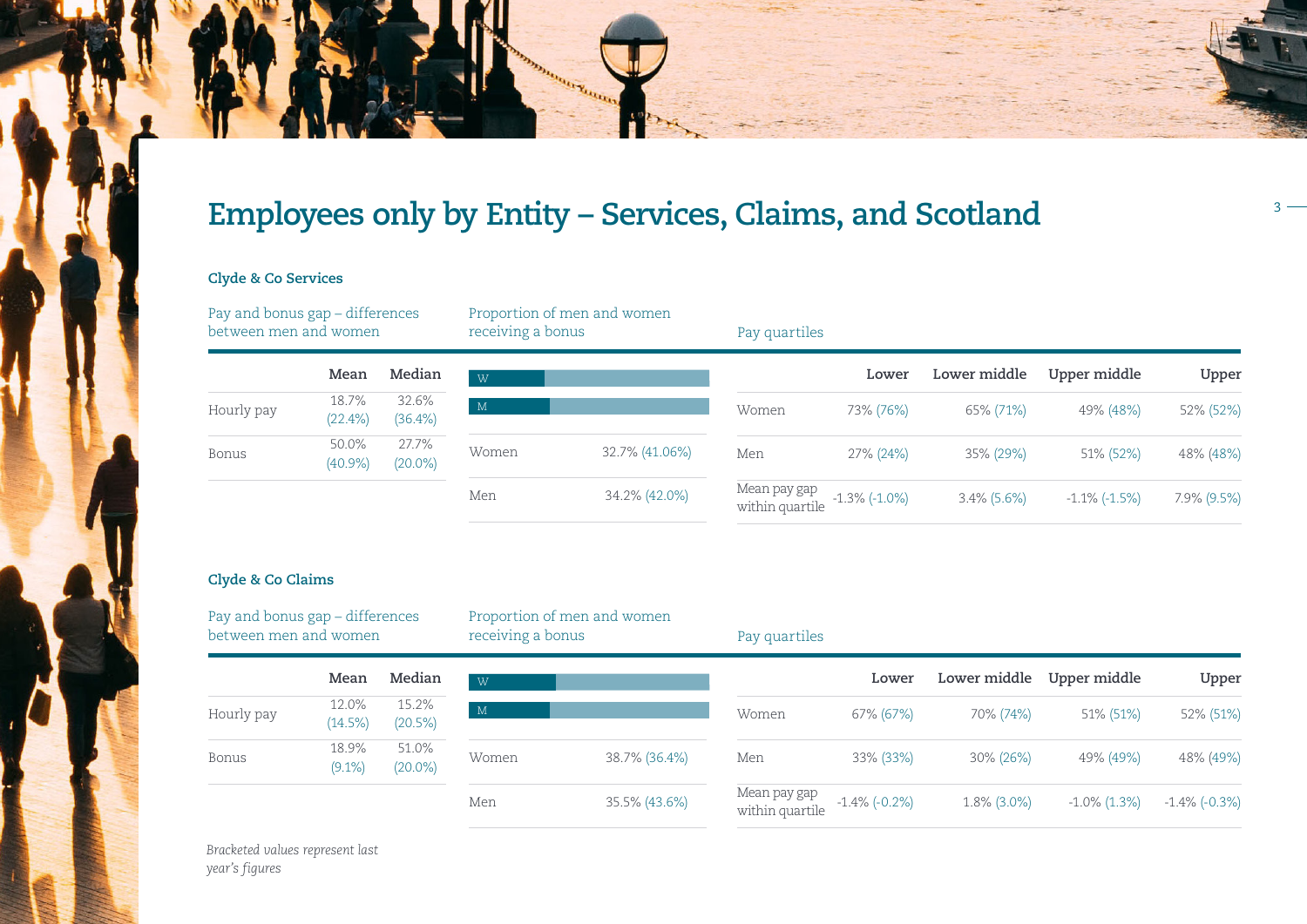# **Employees only by Entity – Services, Claims, and Scotland**

**MARTINGO** 

## **Clyde & Co Scotland**

|            | Proportion of men and women<br>Pay and bonus gap – differences<br>receiving a bonus<br>between men and women |                    | Pay quartiles |               |                                 |                 |                       |                 |                 |
|------------|--------------------------------------------------------------------------------------------------------------|--------------------|---------------|---------------|---------------------------------|-----------------|-----------------------|-----------------|-----------------|
|            | Mean                                                                                                         | Median             | W.            |               |                                 | Lower           | Lower middle          | Upper middle    | Upper           |
| Hourly pay | 2.8%<br>$(11.9\%)$                                                                                           | 11.7%<br>(15.2%)   | M             |               | Women                           | 61% (71%)       | 84% (84%)             | 66% (73%)       | 64% (63%)       |
| Bonus      | 16.0%<br>$(-33.9\%)$                                                                                         | 10.8%<br>$(-9.5%)$ | Women         | 36.9% (31.1%) | Men                             | 39% (29%)       | 16% (16%)             | 34% (27%)       | 36% (37%)       |
|            |                                                                                                              |                    | Men           | 39.2% (41.0%) | Mean pay gap<br>within quartile | $-0.6\%$ (5.9%) | $-3.5\%$ ( $-5.8\%$ ) | $3.0\%$ (-0.7%) | $-0.6\%$ (7.1%) |

4

*Bracketed values represent last year's figures*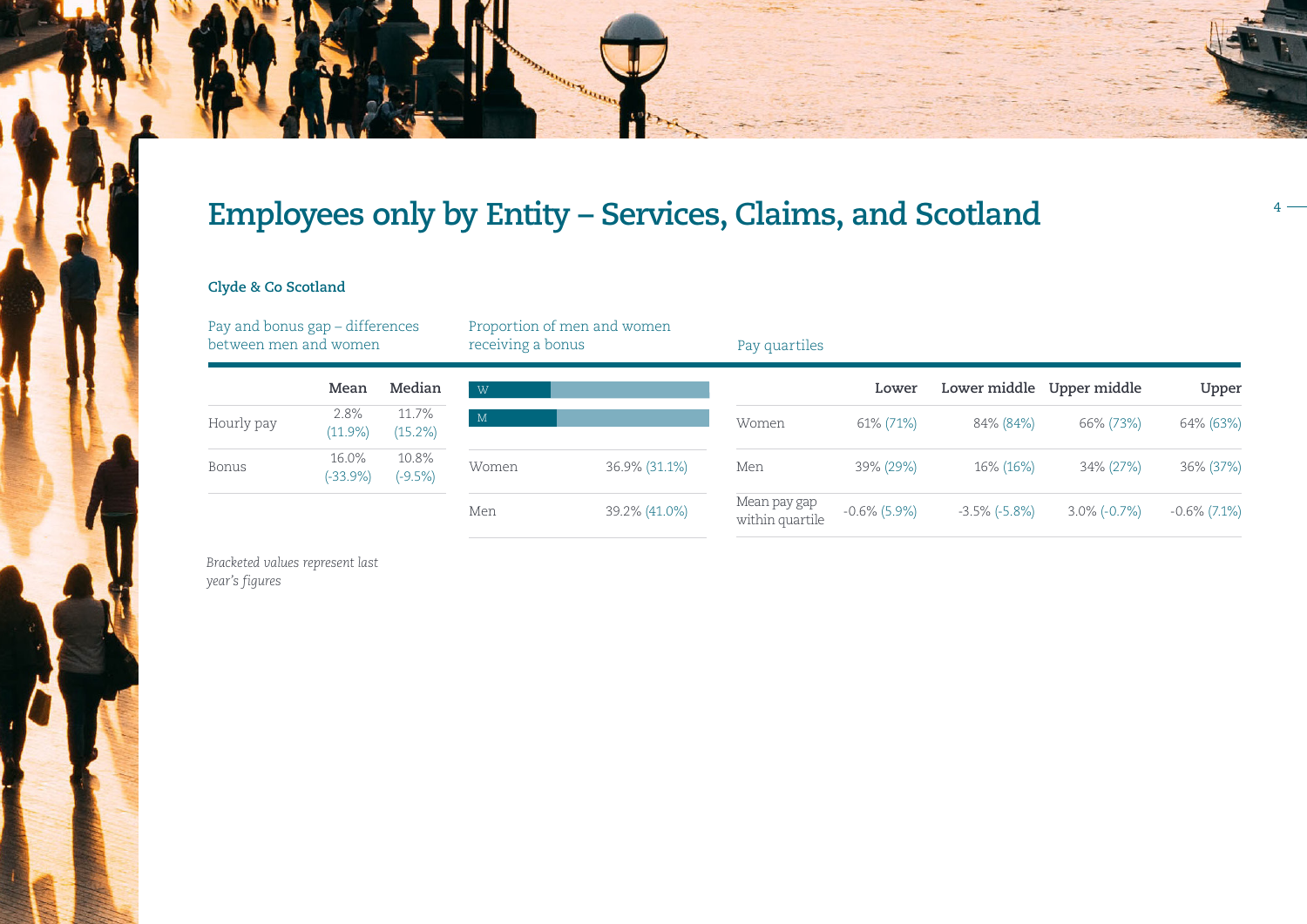# **Understanding our pay and bonus gaps**

We are confident that we pay men and women fairly for equivalent roles and in 2021 we are pleased to see a small improvement in the pay gap (salary, profit share and bonus) percentage for all employees and partners combined.

Our ordinary pay (salary) gap level has also continued to narrow across all three of Clyde & Co's entities - Claims, Services, and Scotland. This year's gap percentages represent the lowest values since reporting began.

Overall the gap percentages do remain high, but they are reducing steadily year-on-year and are consistent with other law firms which publish their partner data.

### **Partner pay gap**

- *–* Our overall gender pay gap is higher when partners are included. This is because, like many law firms, we have a higher proportion of men than women in our partnership, as well as a higher proportion of men in senior partnership positions.
- *–* However, when we look at our two partner groups (Senior Equity and Equity) independently, the gap for annual FTE earnings is significantly smaller and starting to narrow, reflecting more consistent gender pay levels within these groups. In addition, it is positive to see the proportions of females increase from 29% in 2020 to 36% in 2021 at Equity Partner level, and from 12% in 2020 to 13% in 2021 at Senior Equity Partner level.

#### **Bonus pay gap**

*–* We continue to implement measures that enhance and standardise the bonus schemes available at the firm. Measures include introducing more bonus opportunities within our business services department, in which 57% of staff are women.

- *–* Our bonus pay gap has marginally widened in 2021 due to two main factors: in Services more senior fee earning men were eligible for additional contractual bonuses; and slightly fewer females were in the highest bonus earning bracket compared to 2020.
- *–* In Scotland, the planned departure of the Residential Property team, which had a high proportion of senior females, has also caused both the salary and bonus pay gap to widen compared to previous years.
- *–* Meanwhile, the majority of the bonus pay gap is a result of the structural factor referred to above, as the concentration of men in senior roles receiving higher bonuses widens the bonus gap. In addition, significantly more of our female staff work on a part-time basis than our male staff, which has had some impact on our bonus gaps because we have to report on bonus figures based on actual amounts paid and not on a full-time equivalent basis.

#### **Pay quartiles**

*–* The gender pay gap for each of our pay quartiles is smaller than our overall average, with the exception of the upper fourth quartile.

- *–* The pay gap in most of our quartiles is small, yet we still have work to do to close the gap in the upper quartile. Even so figures this year do show a continued improvement, and this is the second year in a row the gap has fallen below 10% in the upper quartile. This is largely due to 64% of 2021 new senior hires in Services being female. When partners are excluded, the gap in the upper quartile for the whole firm combined is 5.7%.
- *–* Gaps between the quartiles are caused by the fact that the roles that sit within the lower quartiles are predominantly secretarial and junior business services positions, many of which are held by women.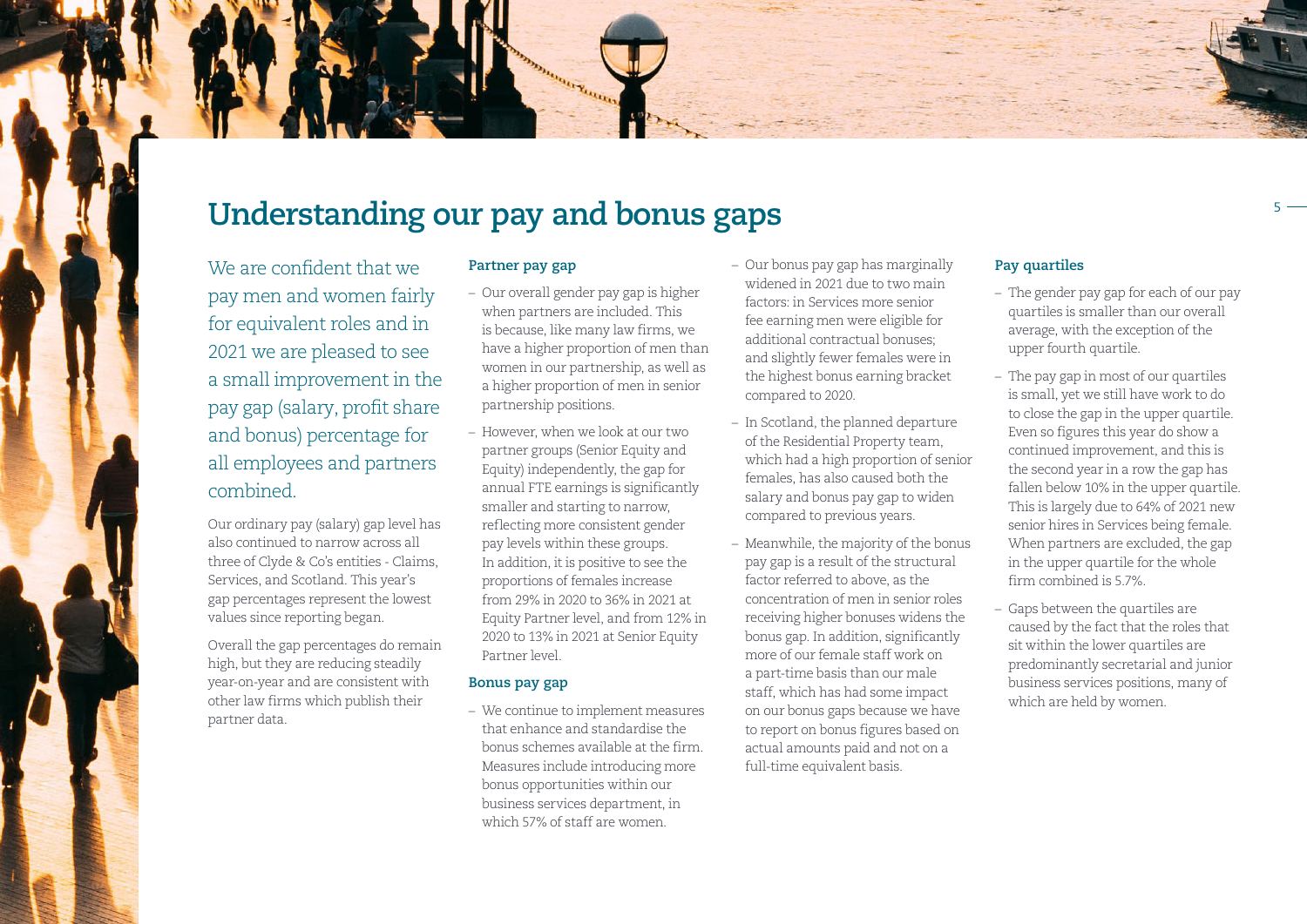# **Ethnicity pay gap**

# Clyde & Co (combined UK entities) all employees  $and$  partners

Our ethnicity pay gap shows the difference in average total annual earnings between the firm's Black and Ethnic Minority population and its White population. The gap has been calculated on the same basis as our gender pay gap. The figures are based on 90% of our people in the UK who have recorded their ethnicity, of which 13% were Black or Ethnic Minority.

This is the second year we have reported our ethnicity pay gap and it remains relatively consistent. The structural factor at Clyde & Co referred to earlier in this report also applies to our ethnicity pay gap, where we have a smaller Black and Ethnic Minority population in senior fee earning positions than in more junior positions.

*Bracketed values represent last year's figures*

|                              |           | Total compensation pay gap |         |
|------------------------------|-----------|----------------------------|---------|
| Ethnicity                    | Headcount | Mean                       | Median  |
| Black and Ethnic<br>Minority | 252       | 31% (28.6%)                | 1% (4%) |
| White                        | 1472      | -                          |         |

Pay quartiles for entire UK firm including partners

Manuel Labour

|                                 | Lower        | Lower middle | <b>Upper middle</b> | Upper        |
|---------------------------------|--------------|--------------|---------------------|--------------|
| Black and<br>Ethnic<br>Minority | 14%<br>(14%) | 16%<br>(15%) | 18%<br>(16%)        | 10%<br>(9% ) |
| White                           | 86%          | 84%          | 82%                 | 90%          |
|                                 | (86%)        | (85%)        | (84%)               | (91%)        |
| Mean pay gap                    | $-3.8\%$     | $-0.8\%$     | $0.9\%$             | 37.3%        |
| by quartile                     | $(-3.4%)$    | $(-1.3%)$    | (1.2%)              | (28.5%)      |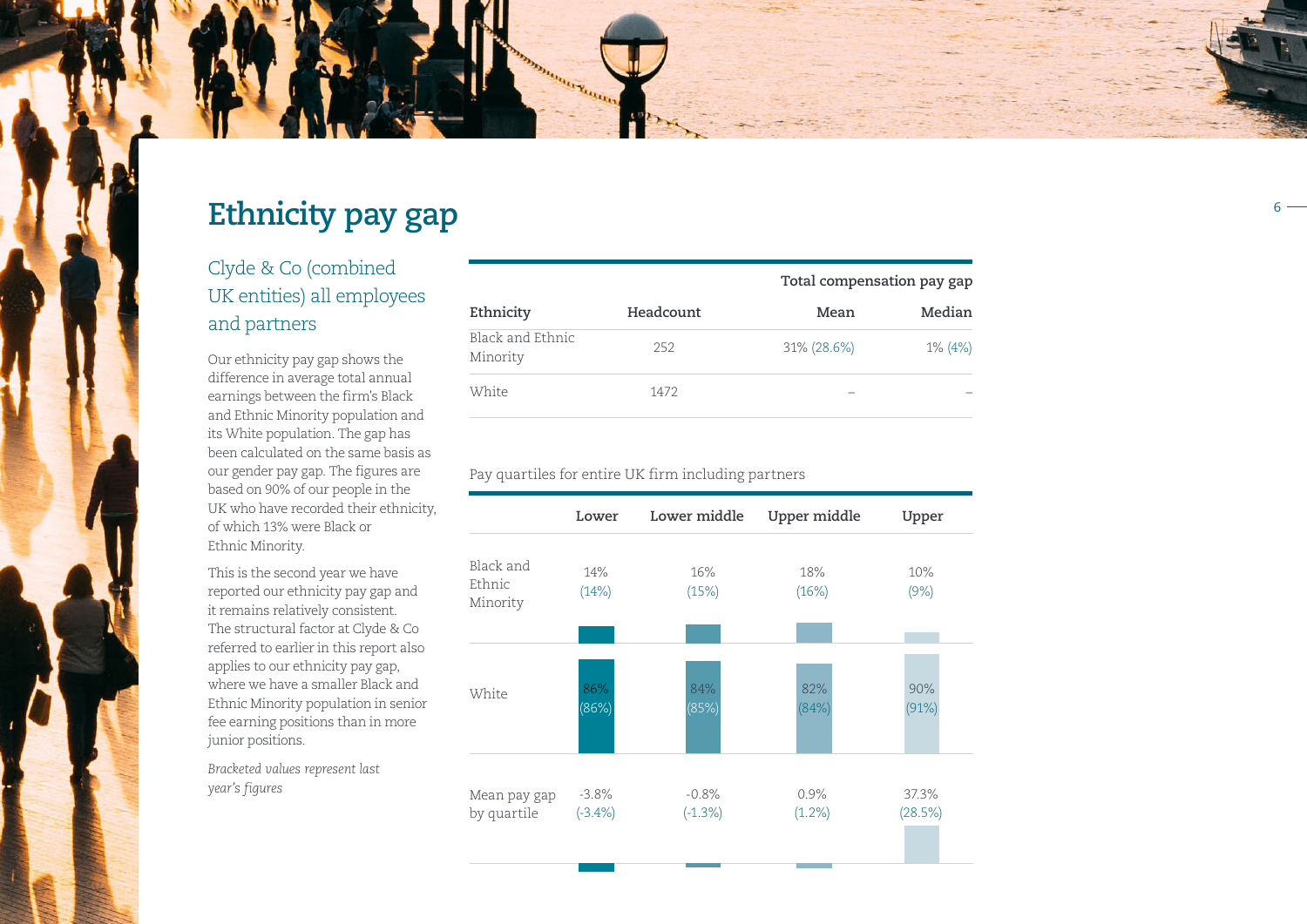

We continually track our progress and identify any areas that we need to improve on in order to help us close our pay gaps.

This is an area of longterm strategic importance to us and we recognise that closing our pay gaps requires sustained activity and focus. There is much more to be done but we are, however, making improvements through various initiatives across the firm, many of which have started to make a noticeable difference.

These are some of the measures we are taking and commitments we have made to address our gender and ethnicity pay gaps and diversity more broadly.

#### **Clyde & Co Initiatives**

*–* We continue to apply a rigorous approach to the gender mix of candidates at all levels during our **recruitment** processes and promotion to partnership. This includes 50:50 shortlist targets for senior roles. While there is still work to be done in this area, we are pleased to have made progress with regard to diversity at the global and regional board levels and among our senior management team.

# **65%**

of new senior hires in our Services entity were women in the financial year 2020/21

*–* We are committed to providing fair and competitive **rewards** to all our people irrespective of gender and ethnicity, and actively review our talent identification, annual performance, pay, and bonus activities to ensure fairness in the process and in outcomes.

- *–* Our continued efforts to ensure that all high potential fee earners have equal access to our **Senior Leadership Programme** designed to help participants reach the partnership. The same applies to our **Global Associate Programme**, which gives associates international experience. However in 2021 this programme was limited due to the COVID-19 pandemic.
- *–* We run a wide variety of **leadership training** programmes which have a large proportion of female course attendants, with an average of 60% across all the courses. We have some work to do to encourage participation from Black and Ethnic Minority staff, but attendance does reflect the ratio of Black and Ethnic Minority staff across the whole firm.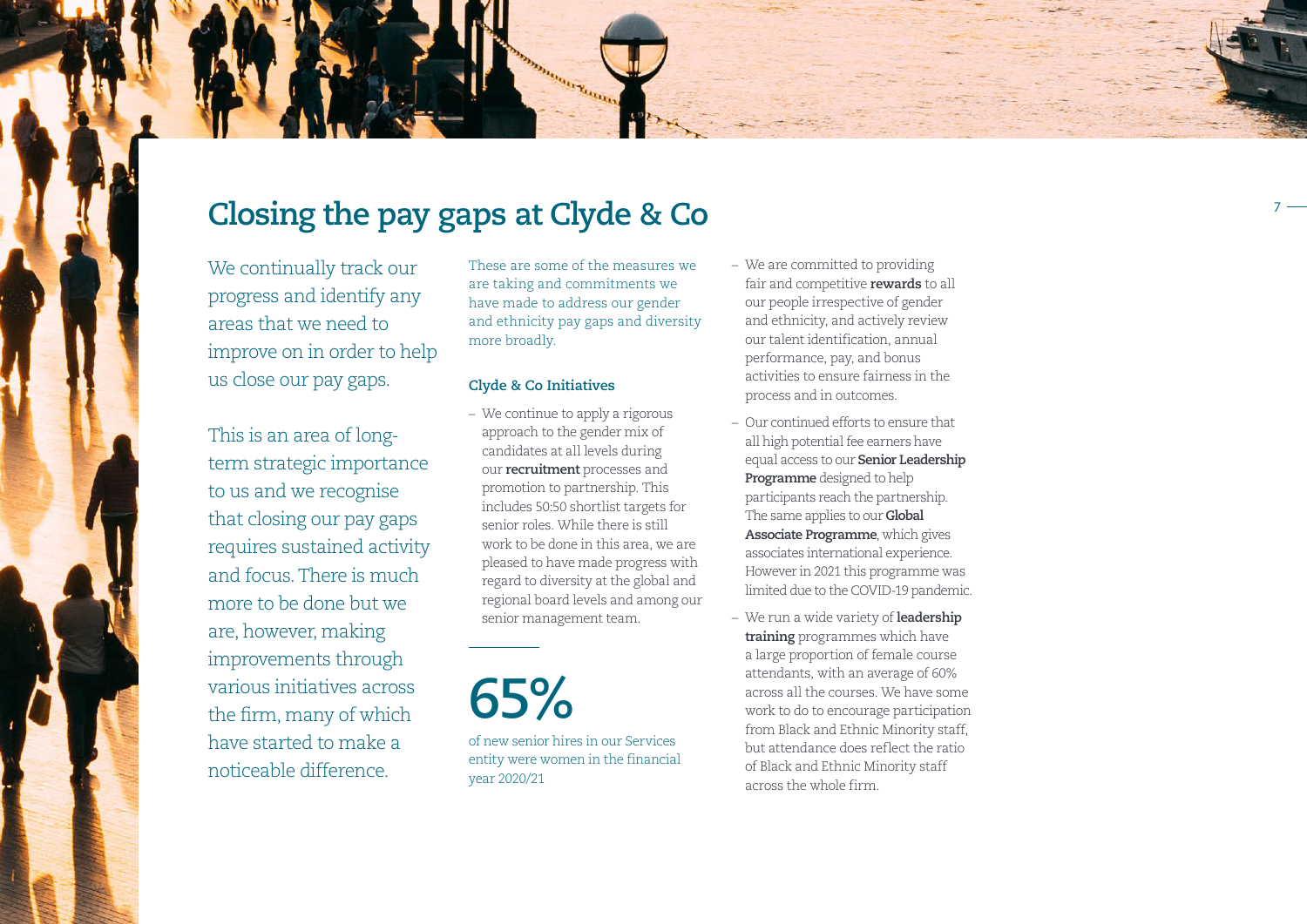- *–* We have created a new **Global Diversity & Inclusion Steering Group** to help embed Diversity & Inclusion (D&I) in our culture and in every aspect and every region of the firm.
- *–* Our **Gender Equality Network (GECCO)** organised a series of 'Demystifying the Partnership' webinars with partners talking about their experiences of the partner promotion process and what life is like as a partner.
- *–* Our **Achieving Cultural and Ethnic Diversity (ACED)** network seeks to address and tackle issues relevant to ethnically diverse employees while providing all members of staff a place to share and celebrate their culture and ethnicity. The network has organised a number of events to raise awareness and educate staff, including webinars for Black History Month and a session on tackling Anti-Asian Prejudice. ACED has supported the implementation of The Halo Code, the UK's first Black hair code aimed at tackling and preventing instances of hair discrimination in the workplace.
- *–* We run a **Global Mentoring Programme** that partners mentors and mentees from across the firm. We encourage participation of all partners and employees who can benefit from career development, learning a new skill, or gaining wisdom from others. In 2021, the overwhelming majority of participants were female with 73.8% female mentees and 60% female mentors. We are pleased to see the ratio of the firm's Black and Ethnic Minority population is also reflected in their participation in the mentoring programme.

**SARAWAY MARKA** 

**73%**

Number of female mentees in our Global Mentoring Programme in 2021

**60%** Number of female mentors in 2021

- *–* Our **Reverse Mentoring** scheme launched in the UK and North America in late 2020, which flips the traditional mentoring hierarchy to focus on developing mutually beneficial mentoring relationships between senior staff and underrepresented individuals, has helped to deepen the understanding of diversity and inclusion issues in addition to career development opportunities.
- *–* In 2021, we launched the **Clyde & Co Academy**, a new programme designed to give students of under-represented ethnic, cultural and racial backgrounds the chance to gain new skills, connections and knowledge to succeed in a career in law.
- *–* Our **Bright Futures** programme is a nine-month programme which offers first-year law students and penultimate-year non-law students the opportunity to gain an insight into life at an international law firm. It is aimed at candidates who are from lower socioeconomic status groups looking for their first taste of life in a large commercial law firm.

*–* Our **Bridge to the City** work experience programme in London aims to help young people from less advantaged backgrounds improve their understanding of professional careers and enhance their employability skills.